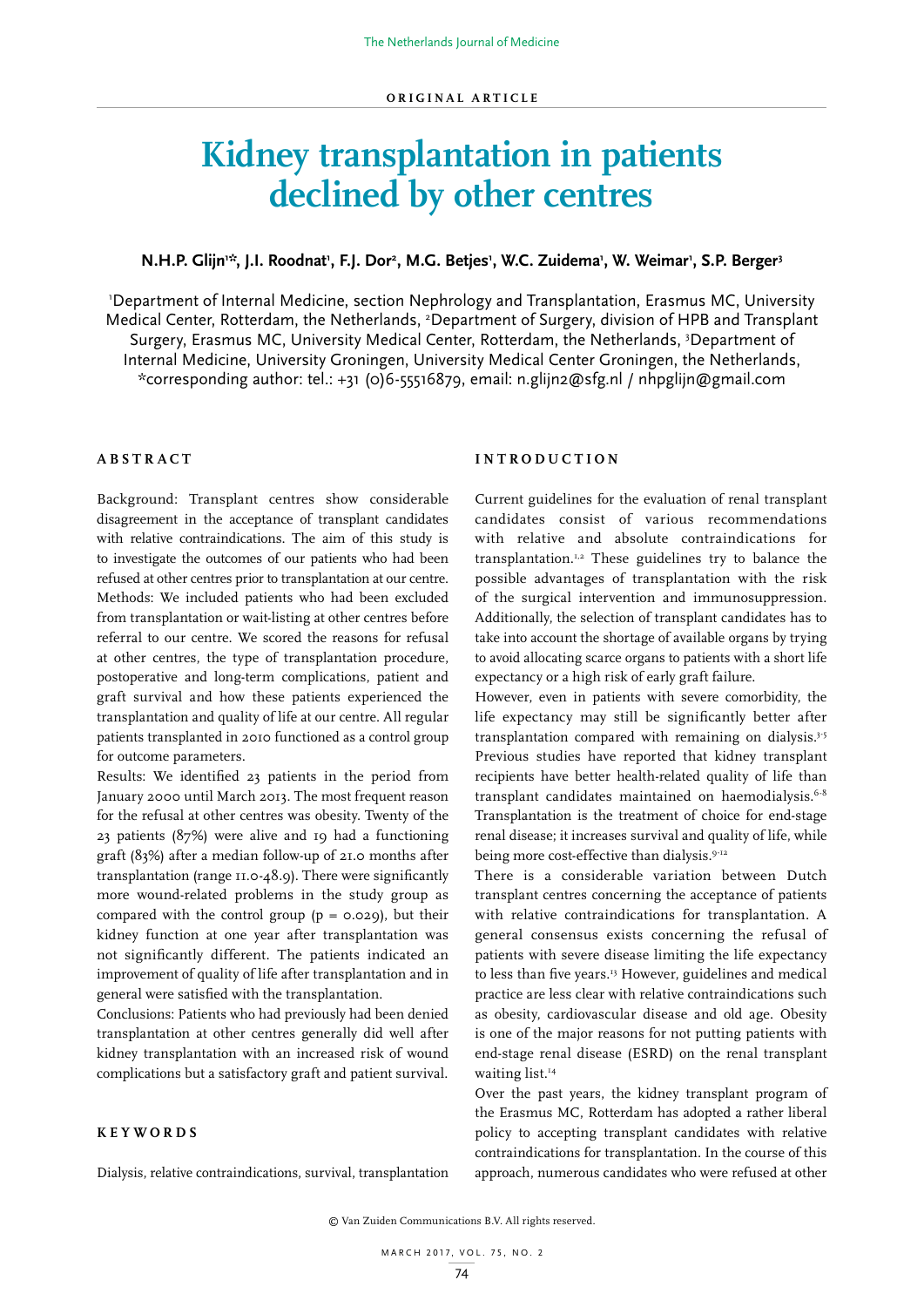transplant centres were referred to our centre resulting in kidney transplantation in many of them.

The aim of this study is to describe and investigate the outcomes after kidney transplantation in these patients. Additionally, we were interested if these patients judged their quality of life as improved and whether they, in retrospect, are satisfied with the decision to undergo a kidney transplantation despite earlier contrary advice.

# **MATERIALS AND METHODS**

#### **Study design and endpoints**

This investigation was a retrospective study that was designed to identify all patients referred from outside our adherence area. First, we identified all patients who had been referred from outside our regular referral area from January 2000 until March 2013. Those patients who had been declined for transplantation or wait-listing at other transplantation centres were included. We excluded patients with: missing information about the reason for declining transplantation, patients with combined liver-kidney transplantation, ABO incompatible transplantation, and patients who chose for our centre after acceptance at another centre. We used our electronic patient information system to identify the reasons for referral. Follow-up data were retrieved from the electronic patient information system and our own transplantation database. We recorded the type of transplantation procedure (living versus deceased donor), postoperative complications (e.g. wound healing problems, infections, cardiovascular complications etc.), long-term complications, renal function (creatinine, estimated glomerular filtration rate (eGFR)) at 3 and 12 months as well as patient and graft survival. Delayed graft function was defined as dialysis treatment performed within seven days after transplantation. As a representative control group we used all patients transplanted in 2010 who were primarily referred to our centre and we noted the duration of initial hospitalisation and additional hospitalisation in the first year after transplantation, wound problems, creatinine and eGFR after 3 and 12 months.

Additionally, the patients were interviewed to evaluate their perceived quality of life after transplantation and asked to compare their post-transplant situation with the situation before transplantation.

All clinical information obtained in the study was considered to be confidential and was used only for research purposes. Patient data were stored in an anonymised fashion. All patients participating in the quality of life questionnaire provided written informed consent. This study did not require institutional ethics committee review.

#### **Statistical analysis**

Patient characteristics, such as BMI, number of previous transplantations, as well as outcome measures were presented as means / medians ± standard deviation or interquartile range as appropriate. Hospitalisation duration, differences in creatinine and eGFR were compared with the t-test or the Mann-Whitney U-test as appropriate. Differences in categorical variables between the study and control group were analysed with the chi-square test. All analyses were performed using SPSS 21.0 and statistical significance was defined as p < 0.05.

# **RESULTS**

Initially 30 patients, who were referred to our centre in the period from January 2000 until March 2013, were identified for inclusion in the study. Of these, six were excluded from the study because they had been referred to our centre because of live donor-associated problems. One additional recipient was excluded as she indicated that she had actively chosen to be transplanted at our centre and had not been denied transplantation at the initial centre. The 23 remaining patients were included (*table 1*). A total of 21 transplantations were performed from 2007 until 2013. The remaining two were performed in 2001 and in 2004. The group consisted of 16 male (69.6%) and seven female patients (30.4%). The majority were transplanted with a living-unrelated donor (39.1%). Various reasons for refusal at other centres were identified, such as obesity, malignancies, old age, hyperparathyroidism and overall poor condition. In six patients more than one reason for refusal was given in the decision letter. Obesity was the most important reason for refusal in seven patients (30.4%), with a BMI that ranges from 35.0-42.1 kg/m<sup>2</sup>. Five patients were denied transplantation because of malignancies in the past: a successfully removed renal cell tumour three years before transplantation, smouldering multiple myeloma, recurrent pheochromocytoma and focal segmental glomerulosclerosis, skin cancer and an ovarian carcinoma which was successfully treated with chemotherapy and surgery 14 years before, and a patient with an oesophageal carcinoma in 1990, which was successfully treated, but still had serious ongoing skin cancer with removal of multiple squamous cell skin cancers in the past.

The median age at the moment of transplantation was 54 years (range 44.0-61.0). At baseline, 14 patients had diabetes mellitus (60.9%) and 8 of the 23 patients (36.4%) had a BMI >  $35 \text{ kg/m}^2$ . Three patients (13.0%) underwent a pre-emptive transplantation while 12 patients (52.2%) were on dialysis treatment for more than three years at the moment of transplantation. The median follow-up was 21.0 months (range 11.0-48.9) and two patients died in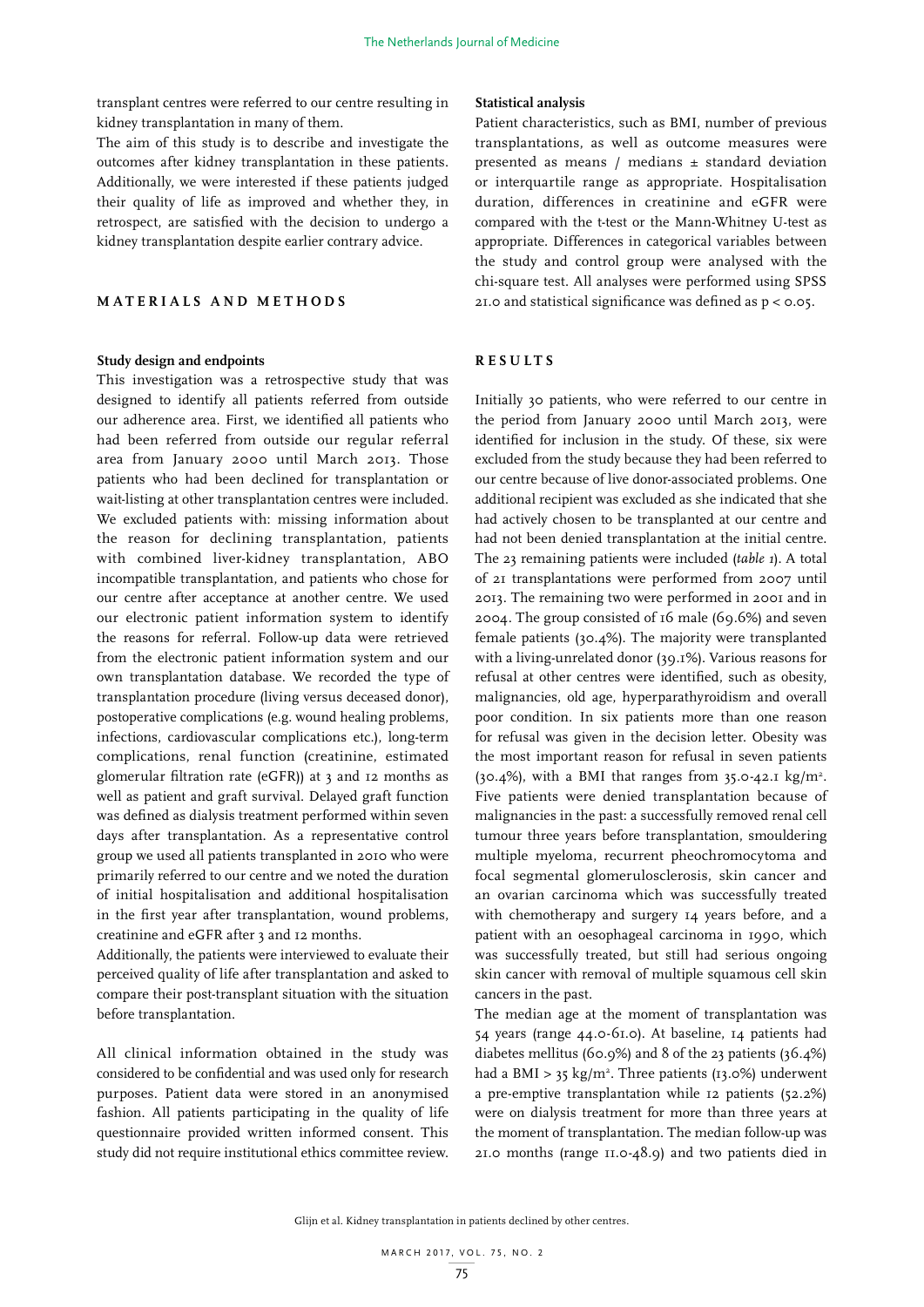| Table I. Baseline characteristics                              |                           |                      |  |  |  |  |  |  |
|----------------------------------------------------------------|---------------------------|----------------------|--|--|--|--|--|--|
|                                                                | <b>Study population</b>   | Control group        |  |  |  |  |  |  |
| Variable                                                       | Absolute numbers (%)      | Absolute numbers (%) |  |  |  |  |  |  |
| Participants                                                   | 23                        | 172                  |  |  |  |  |  |  |
| Male                                                           | 16 (69.6)                 | 115 (66.9)           |  |  |  |  |  |  |
| Reason for the refusal <sup>1</sup>                            |                           |                      |  |  |  |  |  |  |
| BMI                                                            | 7(30.4)                   | Ĭ.                   |  |  |  |  |  |  |
| Age                                                            | 2(8.6)                    |                      |  |  |  |  |  |  |
| High PTH-level                                                 | 2(8.6)                    |                      |  |  |  |  |  |  |
| Overall poor condition                                         | 4(17.3)                   |                      |  |  |  |  |  |  |
| Cardiac comorbidity                                            | 2(8.6)                    |                      |  |  |  |  |  |  |
| Medication non-compliance                                      | 2(8.6)                    |                      |  |  |  |  |  |  |
| MGUS, skin tumours, renal tumour<br>Other reasons <sup>2</sup> | 1, 2, 1 (17.3)<br>4(17.3) |                      |  |  |  |  |  |  |
| Median age at transplantation                                  | 54                        | 54.5                 |  |  |  |  |  |  |
| <b>BMI</b> (kg/m <sup>2</sup> ) (n = 22) <sup>3</sup>          |                           |                      |  |  |  |  |  |  |
| $<$ 18.5                                                       | $\circ$ (o)               | 3(1.7)               |  |  |  |  |  |  |
| $18.5 - 25$                                                    | 6(27.3)                   | 77(44.8)             |  |  |  |  |  |  |
| $30 - 35$                                                      | 4(18.2)                   | 32(18.2)             |  |  |  |  |  |  |
| $>$ 35                                                         | 8(36.4)                   | 7(4.1)               |  |  |  |  |  |  |
| Primary cause of ESRD                                          |                           |                      |  |  |  |  |  |  |
| Glomerulonephritis                                             | 5(21.7)                   | 43 (25.0)            |  |  |  |  |  |  |
| Hereditary                                                     | 2(8.7)                    | 17 (9.9)             |  |  |  |  |  |  |
| Diabetic nephropathy                                           | II (47.8)                 | 24 (14.0)            |  |  |  |  |  |  |
| Hypertensive nephropathy                                       | 3(13.0)                   | 34 (19.8)            |  |  |  |  |  |  |
| Others <sup>4</sup>                                            | 2(8.7)                    | 54 (31.4)            |  |  |  |  |  |  |
| Dialysis vintage at transplantation                            |                           |                      |  |  |  |  |  |  |
| Mean (in months)                                               | 3 <sup>2</sup>            | 19.6                 |  |  |  |  |  |  |
| Preemptive                                                     | 3(13.0)                   | 52 (30.2)            |  |  |  |  |  |  |
| Diabetes mellitus                                              | 14 (60.9)                 | 35(20.3)             |  |  |  |  |  |  |
| $\mathbf{NODAT}^\natural$                                      | 2(22.2)                   | n.a.                 |  |  |  |  |  |  |
| First transplant                                               | 20(87.0)                  | 142 (82.1)           |  |  |  |  |  |  |
| Type of donor                                                  |                           |                      |  |  |  |  |  |  |
| <b>DBD</b>                                                     | 4(17.4)                   | 35(20.3)             |  |  |  |  |  |  |
| $\rm DCD$                                                      | 4(17.4)                   | 14(8.1)              |  |  |  |  |  |  |
| Living - related                                               | 6(26.1)                   | 63 (36.6)            |  |  |  |  |  |  |
| Living - unrelated                                             | 9(39.1)                   | 60 (34.9)            |  |  |  |  |  |  |

'N is 27 as there were multiple reasons for refusal in some patients; <sup>2</sup>Caroli syndrome, risk of recurrence of primary disease (FSGS), non-active<br>hepatitis B, severe hypertension; <sup>3</sup>Height is missing in 1 patient; 4Haemo had diabetes mellitus prior to transplantation. n.a. = not available; BMI = body mass index; PTH = parathyroid hormone; MGUS = monoclonal gammopathy of undetermined significance; ESRD = end-stage renal disease; NODAT = new-onset diabetes after transplantation; DBD = donation after brain death; DCD = donation after circulatory death.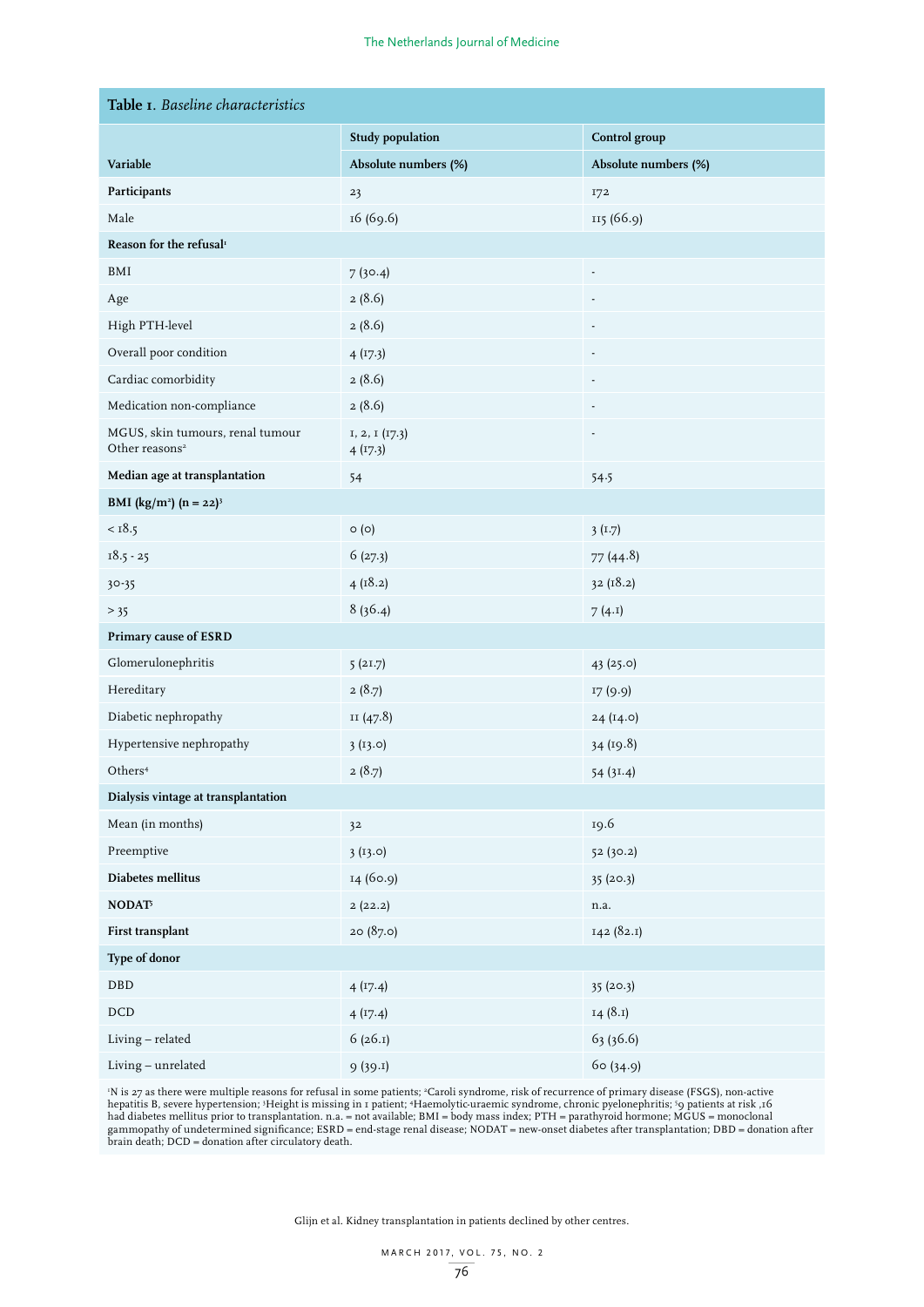the follow-up period. One patient died ten days after the transplantation as result of a major stroke; another patient died 11 weeks after transplantation because of a cardiac arrest.

We compared our study group with a control group consisting of patients who were primarily referred to our centre and transplanted at our centre in 2010 (*table 2*).

Delayed graft function was seen significantly more often in the study population  $(p = 0.001)$  while the incidence of rejection treatment was not significantly different (p = 0.200). Immunosuppression consisted of induction with basiliximab plus tacrolimus and a mycophenolate mofetil (MMF) maintenance treatment. Steroids were withdrawn in all patients at three months after transplantation. There was no significant difference between the study and control group regarding mean second ischaemic time: 28.6 vs. 24.2 minutes respectively  $(p = 0.115)$ .

The group of patients that had been declined at other centres had a significantly higher BMI as compared with the control group,  $3I.0$  vs. 25.5 ( $p = 0.002$ ), and the study group experienced more wound-related problems  $(p = 0.029)$ : three patients in our study group had delayed wound healing, all without fascial dehiscence. They were seen frequently for wound inspection and within one year after transplantation all wounds had healed. One out of the three patients with delayed wound healing and one other patient experienced wound infections, which were treated with antibiotics and in one patient surgical exploration was required. After surgery the patient did well and the wound

healed promptly. Interestingly, the patients with wound infections all had a normal BMI, but did have diabetes mellitus.

Kidney function one year after transplantation was comparable in both groups. Remarkably, there were no significant differences in rejection rate, patient death and death censored graft loss in the first year after transplantation.

Next to the clinical follow-up, we were interested in how patients rated their quality of life and how they looked back at their transplantation (*figure 1*). Eighteen of 20 living patients were willing to participate in the interview. Before transplantation, patients mainly mentioned limitations in everyday life such as: not being able to work, not having enough energy to walk long distances, to do the daily shopping and housekeeping. Only one patient experienced the preparations for the transplantation as a burden, while 13 patients (72.2%) did not. Fourteen patients (77.8%) reported an improvement in their health since the transplantation, three considered their health to be unchanged after transplantation and one 23-year-old patient thought his health had worsened since transplantation: in the two years following transplantation he experienced multiple ischaemic strokes. Most patients reported feeling less tired and thought that their general physical condition had improved. A number of patients mentioned that the most important change was that dialysis no longer dominated their lives. Sixteen of the 18 patients (88.9%) who completed the questionnaire would choose for kidney transplantation again if they were in the same situation.

| <b>Table 2.</b> Outcomes study and control group |             |            |                   |               |            |                   |             |  |  |
|--------------------------------------------------|-------------|------------|-------------------|---------------|------------|-------------------|-------------|--|--|
|                                                  | Study group |            |                   | Control group |            |                   |             |  |  |
|                                                  | N           | Median     | <b>IQR</b>        | N             | Median     | <b>IQR</b>        | $P - value$ |  |  |
| Age at moment of tx                              | 23          | 54.00      | $(44.00 - 61.00)$ | 172           | 54.50      | $(42.25 - 65.00)$ | 0.856       |  |  |
| BMI $(kg/m2)$                                    | 22          | 30.95      | $(26.07 - 35.96)$ | 172           | 25.49      | $(22.55 - 29.29)$ | 0.002       |  |  |
| eGFR at 3 months after tx                        | 22          | 42.00      | $(33.00 - 50.50)$ | 168           | 45.00      | $(35.00 - 56.75)$ | 0.478       |  |  |
| eGFR at I year after tx                          | 16          | 42.00      | $(36.25 - 46.75)$ | 157           | 47.00      | $(36.50 - 60.00)$ | 0.232       |  |  |
| Initial hospitalisation (in days)                | 23          | 16.00      | $(12.00 - 26.00)$ | 172           | 15.00      | $(13.00 - 19.00)$ | 0.694       |  |  |
| Total hospitalisation $(Ist year)$               | 16          | 23.00      | $(16.50 - 50.25)$ | 164           | 20.00      | $(15.00 - 33.75)$ | 0.469       |  |  |
| Wound-related problems                           | 23          | $6$ (pts)  | 26.1%             | <b>172</b>    | $16$ (pts) | 9.3%              | 0.029       |  |  |
| Delayed graft function                           | 23          | $II$ (pts) | 47.8%             | 172           | $28$ (pts) | 16.3%             | 0.001       |  |  |
| Patients treated for rejection                   | 23          | $6$ (pts)  | 26.1%             | 172           | 30 (pts)   | 17.4%             | 0.200       |  |  |
| Patient death $<$ 1 y                            | 23          | $2$ (pts)  | 8.7%              | <b>172</b>    | 8 (pts)    | 4.7%              | 0.316       |  |  |
| Death censored graft $loss < I y$                | 23          | $I$ (pts)  | 4.3%              | 172           | $4$ (pts)  | 2.3%              | 0.456       |  |  |
|                                                  |             |            |                   |               |            |                   |             |  |  |

Tx = transplantation; BMI = body mass index; eGFR = estimated glomerular filtration rate; pts = patients.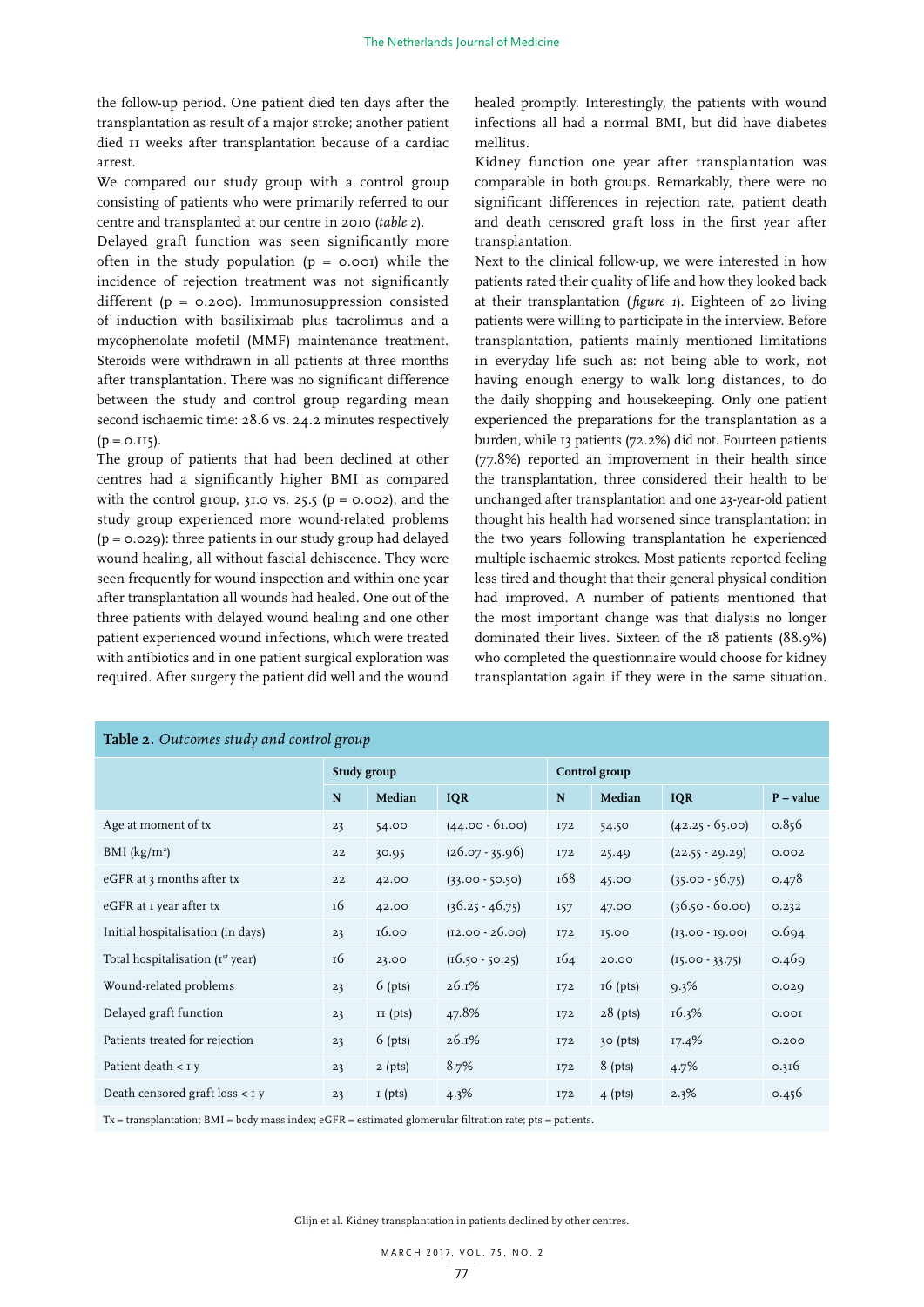Only one patient felt that he would not undergo the kidney transplantation again, it was the same patient as mentioned above, mainly because of a negative change in the relationship with his living donor, and other family members. Fourteen patients (77.8%) reported a perceived improvement of their energy in everyday life.

Additionally we performed a Cox proportional hazard analysis for the risk of death and graft failure uncensored for death. Age and study population were included as variables (*figure 2*). Our study population had a significantly higher relative risk for graft failure uncensored for death (RR: 2.3, CI: 1.1-4.5,  $p = 0.02$ ) compared with the control group. The Cox analysis for patient survival showed that the study population had a significantly higher risk compared with the control population. (RR = 2.9, CI: 1.3-6.8, p = 0.013) (*figure 3*).

# **DISCUSSION**

This study shows the outcomes of patients who were transplanted at our centre after they were denied access to transplantation at other transplant centres in the Netherlands. Of the 23 patients included, 20 are still alive and 19 have a functioning graft at a median follow-up of 21.0 months. Patients in the study group had significantly more wound-related problems when compared with the control group. However, the kidney function was not significantly different between the two groups. The length of the initial hospitalisation and total hospitalisation duration in the first year after transplantation was not significantly higher in the study group.

The ideal control group for this study would be a group with a similar risk profile, but who remained on dialysis. As we do not have a matched group on dialysis, it is difficult to make definite conclusions on the survival and morbidity of our patient population. However, it does seem safe to speculate that a survival rate of 86% after a median follow-up of 22 months is quite favourable in this group of ESRD patients with a large proportion of diabetes. It seems improbable that the mortality would have been as low if these patients had remained on dialysis.

In the study the amount of wound problems was significantly higher than our standard transplant population. This is probably explained by the higher BMI when compared with the control group, which is a well-known problem.<sup>15</sup> However, these wound complications had all resolved within six months after

**Figure 1.** *Patients were asked to rate four statements concerning their kidney transplantation (18 of the 20 patients alive participated in the interview)*

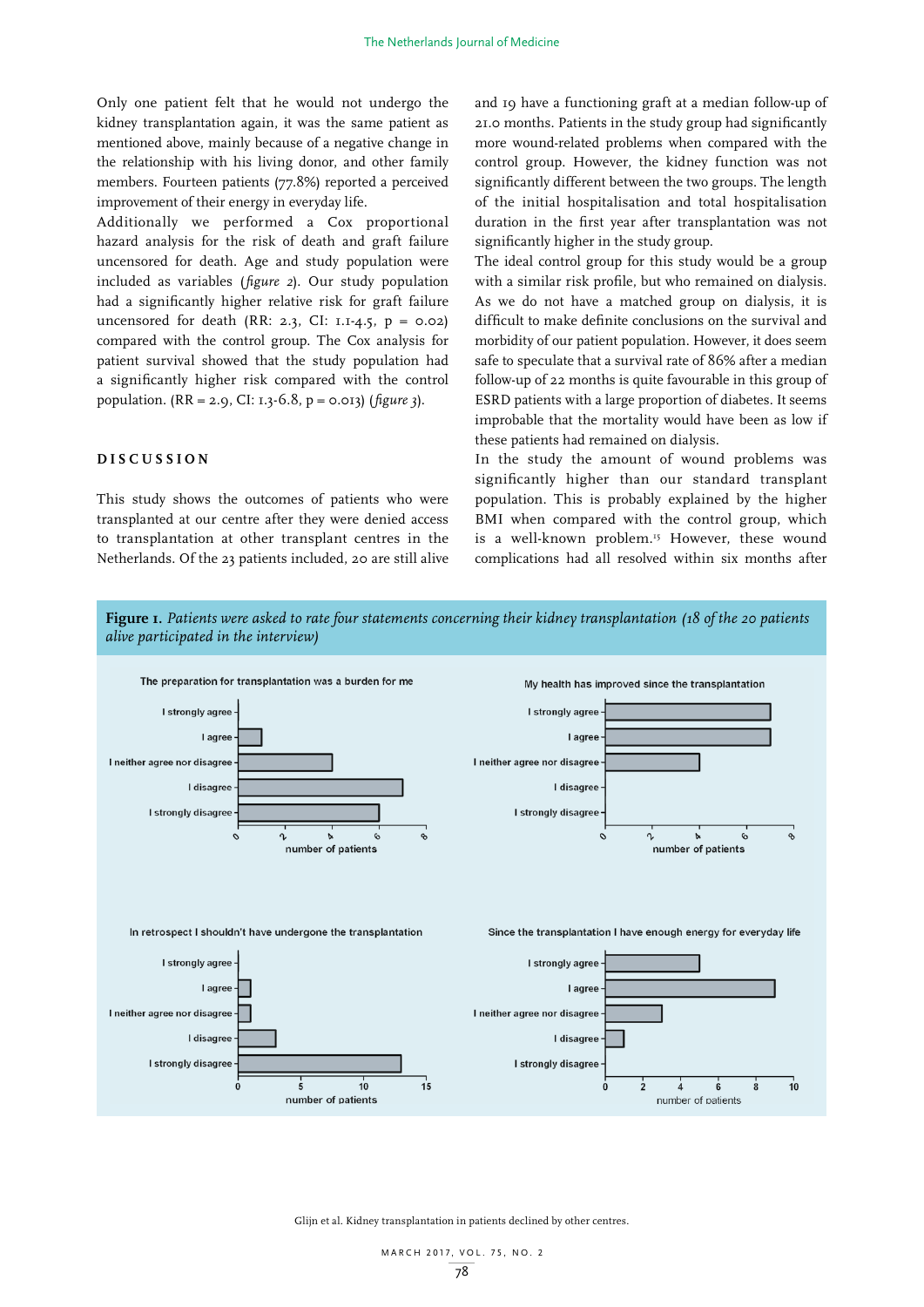**Figure 2.** *Cox proportional hazard analysis for graft survival uncensored for death. Age and study population were included as variables (p = 0.02)*



**Figure 3.** *Cox proportional hazard analysis for patient death. Age and study population were included as variables (p = 0.013)*



transplantation and did not cause long-term morbidity. Transplantation seems to be an appropriate treatment for these patients in the study group and probably resulted in improved survival when compared with the initial decision to deny these patients access to transplantation.

BMI was a frequent reason for other transplant centres to turn these patients down. The number of obese kidney transplant candidates has been growing in the last years.<sup>15-18</sup> Obesity is perceived as a relative contraindication for listing and receipt of renal transplantation and many transplant professionals have been reluctant to offer transplantation to obese candidates because of the risk of surgical complications after transplantation and poorer survival when compared with non-obese transplant recipients.<sup>15,16</sup> However, the impact of obesity on renal transplantation has not been clearly defined.4 It has been shown that recipient obesity is associated with an increased risk for delayed graft function and local wound complications,<sup>15,19</sup> which is in keeping with the findings in our study group. However, our patients felt that their quality of life was improved by transplantation and they did not report the wound complications as an important burden. Another impact of BMI/ morbid obesity  $(> 35 \text{ kg/m}^2)$  is longer hospitalisation compared with patients with a 'normal' BMI  $(20-25 \text{ kg/m}^2)$ .<sup>18,19</sup> We did not see a significant difference in hospitalisation duration when compared with the control group. However, the effect of obesity on hospitalisation may be masked by a relatively long standard length of initial hospitalisation in our program. Older age is another relative contraindication which is an important predictor of kidney transplantation outcomes. The demand for kidney transplantation among the ESRD population of 65 years and

older is growing.20 Elderly recipients, > 65 years, experience more infectious complications, have a lower crude graft and patient survival and a higher risk of mortality, but experience less acute rejection.11,21 The patients in our cohort who were refused at other centres because of high age are all still alive with a functioning graft after a median follow-up of 21.0 months. We think that the transplantation was a suitable choice for these patients because of the expected high mortality<sup>22</sup> on dialysis and the perceived improvement of their health after transplantation reported by the elderly patients in our cohort. Transplantation in older patients has been shown to be appropriate for a large proportion of elderly patients with renal failure.<sup>3,20</sup>

Malignancies in the recent past  $(<$  5 years) was another reason for refusal. Two of the four patients identified had had a previous transplantation and one of them had recurrent skin tumours after his transplantation within our series. The other three patients did not experience malignant complications within the studied period. All four patients are still alive with a functioning graft.

*Figure 2* shows graft survival uncensored for death in the study population of 50% after six years. This was significantly worse than the survival of the unmatched control group. However, as mentioned above, is seems reasonable to speculate that survival would have been poorer when these high-risk patients had remained on dialysis. A recent study of our group confirms that patients with extensive comorbidity enjoy a remarkably good graft and patient survival: 50% of those with the highest comorbidity score survived more than ten years after transplantation, while graft survival was not different from patients with lower comorbidity scores.<sup>23</sup>